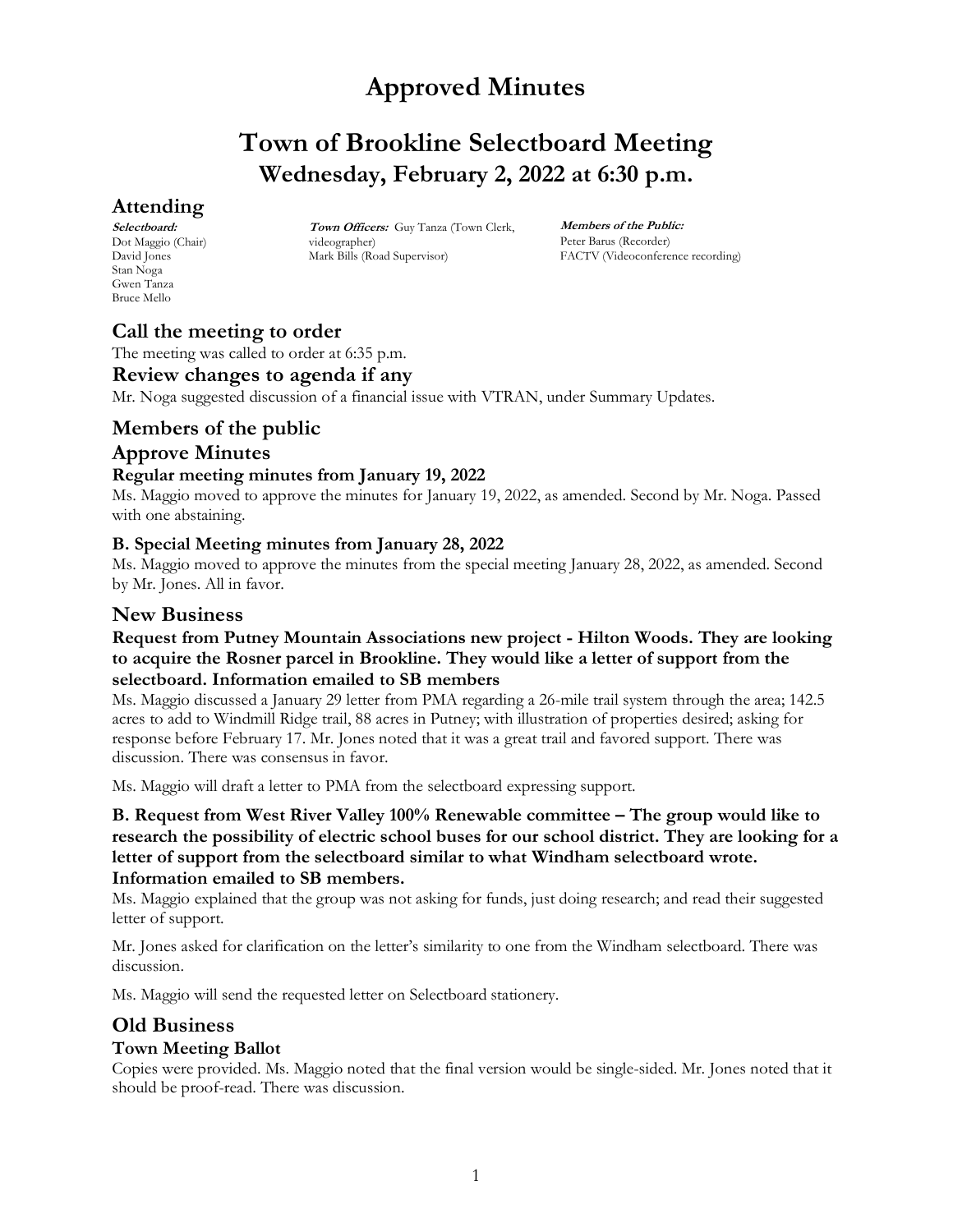# **Town of Brookline Selectboard Meeting Wednesday, February 2, 2022 at 6:30 p.m.**

Mr. Jones moved to approve the Annual Meeting Ballot for February 28, 2022, as presented. Second by Ms. Maggio. All in favor.

## **B. Warning for Informational Hearing**

Mr. Jones noted that the document should be proof-read; that the videoconference had been set up; and suggested changing the town's password, as a data leak had been announced; and that the Warning had the same information and format as the previous year, with specifics updated.

Mr. Jones noted that the meeting would be conducted by videoconference only; discussed ground rules for the conduct of the meeting; accommodating public comment or questions; the need for an additional person to manage the videoconference apparatus; that as a selectboard meeting this would not require an official moderator; that all attendees should be muted except the person speaking, subject to direction from the chair; that the order in which "raised hands" appeared would be visible to the conference manager; a list of points to be addressed at the beginning; and that the rules of procedure adopted by the selectboard must be followed.

There was discussion; of possibly conducting the meeting with members present in person; of the necessity to prepare for a larger audience; the need to Warn the February 23 remote informational hearing 48 hours in advance; of locations for public notification; the requirement for the ballots to be ready by February 8.

## **C. Town Report**

Mr. Noga discussed the estimated tax rate. Mr. Jones noted that the Treasurer had provided an estimated tax rate in prior years. There was discussion; of likely public questions at the upcoming meetings; that the final rate is usually not set before April 1.

## **D. Tabled from 1/19/22 - Highway Maintenance / Winter Plowing and Materials with AS Clark and Sons 2 year contract won Sept 2020 expires Sept 2022.**

Ms. Maggio explained that, working with FEMA and contracts on file, it had been found that the contract may be extended "upon written agreement between the parties"; and discussed the basic vendor contract; changes to the contract; a date correction; some clarifications of language; two changes that would be discussed on the **agenda for next meeting**.

## **E. Tabled from 1/19.22 - Request for Proposal (RFP) for Brookline Meeting House bat removal, carpentry repairs, painting steeple.**

Ms. Maggio provided the documents under discussion; read the announcement for the newspaper; and discussed details. There was discussion; of the scope of three projects; of whether to manage certain equipment rental separately; about delaying the bat remediation until after the repairs; about the painting RFP; oversight of the project; the timing of RFP publication; the possibility of deferral until next year; that the committee had been formed to provide guidance on what to do, and their plan was not clear; about the committee's budget.

The exterior painting project discussion was tabled.

## **Summary / Update Reports**

## **Town Clerk - Guy Tanza**

Mr. Tanza reported that dog licenses were open until April 1; the rabies clinic was not scheduled, but there were clinics available in the area; that real estate sales were active; absentee ballots for the Town Meeting would be announced when ready; that the vote would take place February 28, 2022, from 9 a.m. to 7 p.m.; that absentee ballots would be available on request.

## **B. Selectboard Chair Report - Dot Maggio**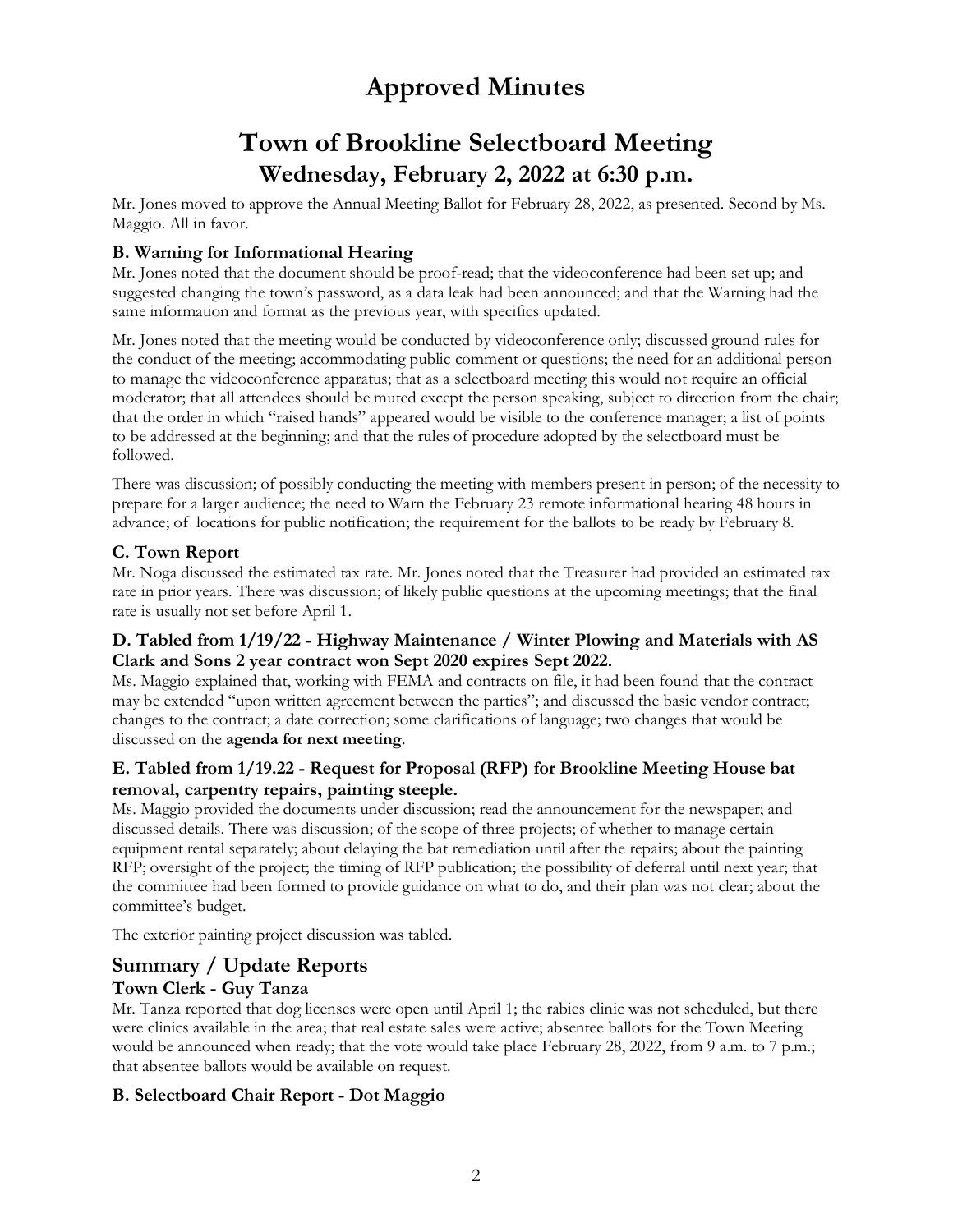# **Town of Brookline Selectboard Meeting Wednesday, February 2, 2022 at 6:30 p.m.**

Ms. Maggio discussed a question about surpluses that could be applied to tax liability; the response by letter to NewBrook fire department after suggestion that they represent Brookline at REMC; and the unanswered complaint of pesticide misuse.

## **C. Building Commissioner Report - Bruce Mello**

Mr. Mello discussed the relationship with the tenant and a complaint from the tenant sent to the Selectboard about building safety. Ms. Maggio noted having had discussions about the complaint with the tenant. Mr. Mello described the heating system as a mess; repairs ongoing; communications good with Cota & Cota.

## **D. Any other reports or discussions by selectboard members**

Mr. Noga discussed a VTRANS email citing a Municipal Bridge and Roads Standard Report, and research done on documents that could provide certain discounts. There was discussion; of a Certificate of Compliance and other documents filed annually; of changes to filing requirements (paper to electronic). There was discussion.

#### **E. Road Supervisor Report - E. Mark Bills**

Mr. Bills reported discussions with Mr. Clark about application of salt, and expected storms; that the roads were still firm despite the warmer weather; that the grader tire problem had been addressed through Chesterfield Tire Service, who had responded in two hours and changed the tire in place, and would bill the town office.

Mr. Bills discussed mowing equipment, prices, being scheduled for the over-rail mower in May, and alternatives being researched.

Mr. Noga inquired about filing requirements. Mr. Jones noted that most requirements were sent to the town; that the state was using email more than in the past, providing more opportunities for dropped communications, often with links to websites for documents; and discussed the problem of not having full time administrators, etc.; that individuals in agencies have followed up on occasion, but that there were problems in this area; and that the state appeared to assume that municipalities were all technologically proficient and well equipped, which was not the case.

There was discussion; that funding grants complexity was increasing; about the forms required annually; the changing electronic terrain.

Mr. Noga asked about whether expectations of technological competence were appropriate within the town.

Mr. Jones noted that he would no longer be handling the salt and sand funding issues; and offered to introduce the appropriate contacts. Mr. Noga offered assistance with computer files and grants. There was discussion; of grant management; of processing office communications.

## **Communications**

## **A. Regular Mail**

- Vt Old Cemetery Assn
- Legislative Council for VCA members re: redistricting;
- Agency of Transportation re: update Highways and Bridges form.

## **B. E-Mail**